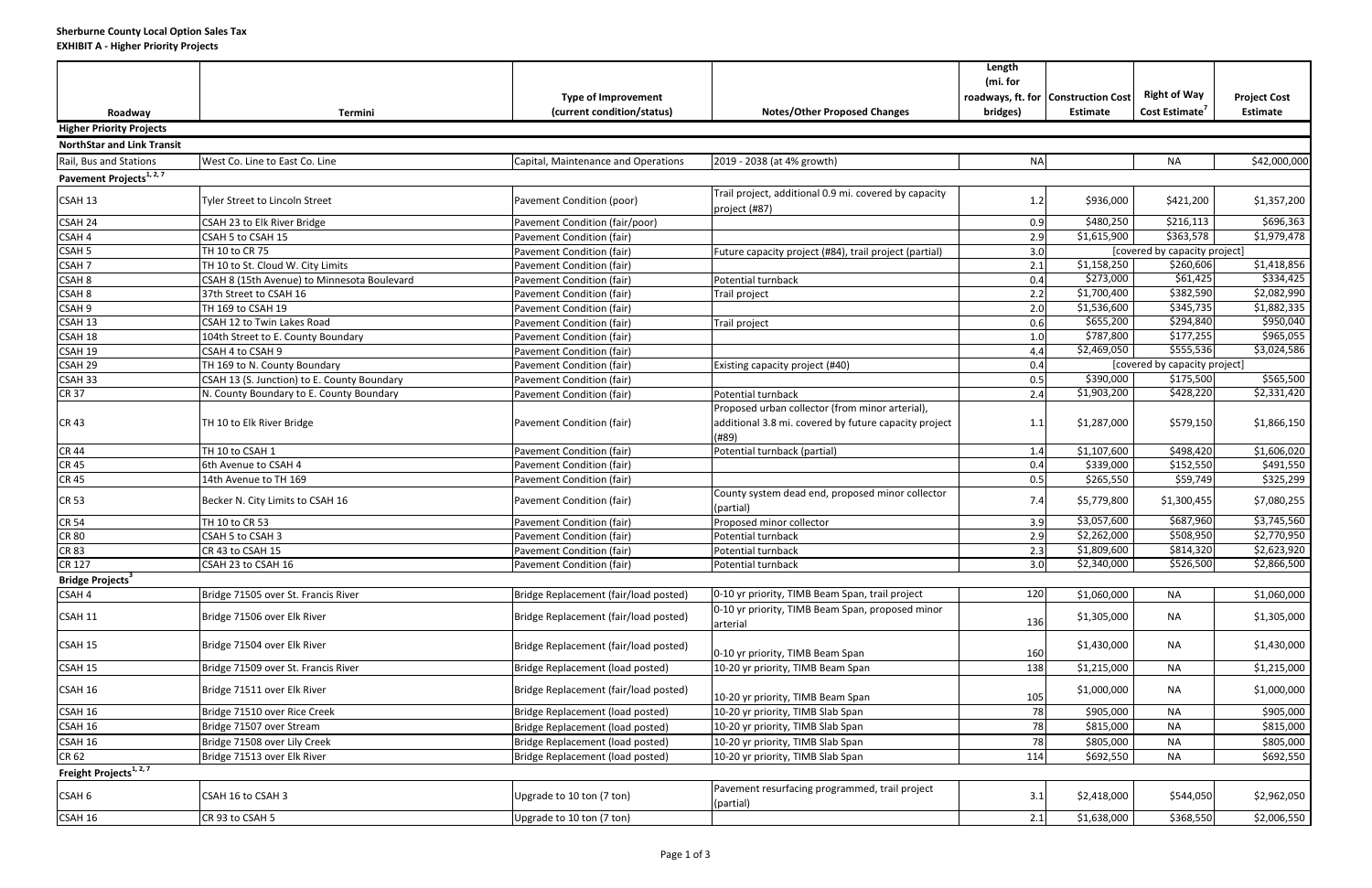|                                                               |                                                                                                                    |                                                                                 |                                                                               | Length<br>(mi. for |                                       |                            |                     |
|---------------------------------------------------------------|--------------------------------------------------------------------------------------------------------------------|---------------------------------------------------------------------------------|-------------------------------------------------------------------------------|--------------------|---------------------------------------|----------------------------|---------------------|
|                                                               |                                                                                                                    | <b>Type of Improvement</b>                                                      |                                                                               |                    | roadways, ft. for   Construction Cost | <b>Right of Way</b>        | <b>Project Cost</b> |
| Roadway                                                       | Termini                                                                                                            | (current condition/status)                                                      | <b>Notes/Other Proposed Changes</b>                                           | bridges)           | <b>Estimate</b>                       | Cost Estimate <sup>7</sup> | Estimate            |
| CSAH 22                                                       | CSAH 3 to N. County Boundary                                                                                       | Upgrade to 10 ton (7 ton)                                                       | Pavement resurfacing programmed                                               | 1.0                | \$780,000                             | \$175,500                  | \$955,500           |
|                                                               | Volume/Capacity Projects (Existing and Connected Future Segments based on 3% Growth Projection) <sup>1, 4, 7</sup> |                                                                                 |                                                                               |                    |                                       |                            |                     |
| CSAH 4                                                        | CR 46 to US 169                                                                                                    | Capacity                                                                        | Trail project                                                                 | 1.4                | \$6,750,000                           | \$3,037,500                | \$9,787,500         |
| CSAH 4                                                        | TH 169 to 0.3 mi W CR 39                                                                                           | Capacity                                                                        | Trail project                                                                 | 1.3                | \$3,825,000                           | \$1,721,250                | \$5,546,250         |
| CSAH <sub>8</sub>                                             | US 10 to University Drive                                                                                          | Capacity                                                                        |                                                                               | 0.8                | \$2,550,000                           | \$1,147,500                | \$3,697,500         |
| CSAH 11                                                       | US 10 to TH 25                                                                                                     | Capacity                                                                        | Trail project                                                                 | 3.8                | \$7,600,000                           | \$3,420,000                | \$11,020,000        |
| CSAH <sub>29</sub>                                            | TH 169 to N. County Boundary                                                                                       | Capacity                                                                        | Pavement project                                                              | 0.4                | \$1,500,000                           | \$375,000                  | \$1,875,000         |
| New County Connections <sup>5,7</sup>                         |                                                                                                                    |                                                                                 |                                                                               |                    |                                       |                            |                     |
|                                                               |                                                                                                                    |                                                                                 |                                                                               |                    |                                       |                            |                     |
| TH 25 New River Crossing, and                                 |                                                                                                                    |                                                                                 | Proposed new river crossing, and all associated                               |                    |                                       |                            |                     |
| associated projects from the                                  |                                                                                                                    | Connectivity                                                                    | projects                                                                      |                    |                                       |                            |                     |
| TH 25 River Crossing Study                                    |                                                                                                                    |                                                                                 |                                                                               |                    |                                       |                            |                     |
|                                                               |                                                                                                                    |                                                                                 | Proposed grade separation at TH 25/TH 10, proposed                            |                    | \$19,025,000                          | \$19,025,000               | \$38,050,000        |
| CSAH 8 realignment <sup>10</sup>                              | CR 53 to TH 10                                                                                                     | Connectivity                                                                    | minor arterial, trail project                                                 | 1.4                |                                       |                            |                     |
| CSAH 33 realignment                                           | Smith Street to CSAH 13                                                                                            | Connectivity                                                                    | Proposed minor arterial, trail project                                        | 0.8                | \$2,865,000                           | \$1,289,250                | \$4,154,250         |
| County Trail Projects <sup>6,7</sup>                          |                                                                                                                    |                                                                                 |                                                                               |                    |                                       |                            |                     |
| <b>Great Northern Trail</b>                                   | CSAH 9 to TH 169 near Rum River Dr                                                                                 | Proposed county trail                                                           |                                                                               | 3.8                | \$1,805,760                           | <b>NA</b>                  | \$1,805,760         |
| <b>Great Northern Trail</b>                                   | CSAH 9 to CSAH 4                                                                                                   | Proposed county trail                                                           |                                                                               | 4.0                | \$1,900,800                           | <b>NA</b>                  | \$1,900,800         |
| CSAH <sub>5</sub>                                             | 237th Ave NW to CSAH 4                                                                                             | Proposed county trail                                                           |                                                                               | 1.9                | \$902,880                             | \$225,720                  | \$1,128,600         |
| CSAH <sub>5</sub>                                             | CSAH 4 to CSAH 9                                                                                                   | Proposed county trail                                                           |                                                                               | 4.5                | \$2,138,400                           | \$534,600                  | \$2,673,000         |
| CSAH 5/CR 75                                                  | Alliance Park to CSAH 5 near 237th Ave NW                                                                          | Proposed county trail                                                           | Pavement project (partial), future capacity project<br>(partial, #84)         | 3.3                | \$1,568,160                           | \$392,040                  | \$1,960,200         |
| CSAH 9                                                        | CSAH 5 to Great Northern Trail                                                                                     | Proposed county trail                                                           |                                                                               | 7.1                | \$3,373,920                           | \$843,480                  | \$4,217,400         |
| CSAH 4/120th St                                               | Great Northern Trail to Grams Regional Park                                                                        | Proposed county trail                                                           | Non-county ROW; partially covered by urban<br>capacity projects (#36 and #37) | 1.1                | \$522,720                             | \$235,224                  | \$757,944           |
| <b>Traffic Control Modification Projects</b> <sup>7, 11</sup> |                                                                                                                    |                                                                                 |                                                                               |                    |                                       |                            |                     |
| <b>TH 10</b>                                                  | CSAH 16                                                                                                            | Traffic control modification project                                            |                                                                               | <b>NA</b>          | \$500,000                             | \$125,000                  | \$625,000           |
| <b>TH 25</b>                                                  | CSAH 17                                                                                                            | Traffic control modification project                                            |                                                                               | <b>NA</b>          | \$500,000                             | \$125,000                  | \$625,000           |
| CSAH 1                                                        | CSAH 4                                                                                                             | Traffic control modification project                                            |                                                                               | NA                 | \$500,000                             | \$125,000                  | \$625,000           |
| TH 169                                                        | CSAH 25/CSAH 19                                                                                                    | Traffic control modification project                                            | Potential temporary signal, new county connection<br>project                  | <b>NA</b>          | \$500,000                             | \$125,000                  | \$625,000           |
| CSAH 4                                                        | CSAH 19                                                                                                            | Traffic control modification project                                            | Pavement project                                                              | <b>NA</b>          | \$500,000                             | \$125,000                  | \$625,000           |
| <b>TH 10</b>                                                  | CR 50                                                                                                              | Traffic control modification project                                            |                                                                               | <b>NA</b>          | \$500,000                             | \$125,000                  | \$625,000           |
| <b>TH 10</b>                                                  | CSAH 7                                                                                                             | Traffic control modification project                                            | Pavement project                                                              | NA                 | \$500,000                             | \$250,000                  | \$750,000           |
| Jurisdictional Transfer Projects <sup>1, 2, 12</sup>          |                                                                                                                    |                                                                                 |                                                                               |                    |                                       |                            |                     |
| Various (see separate tab)                                    | Various (see separate tab)                                                                                         | Pavement project prior to turnback                                              |                                                                               | 20.5               | \$20,631,000                          | NA                         | \$20,631,000        |
| Safety Projects <sup>13</sup>                                 |                                                                                                                    |                                                                                 |                                                                               |                    |                                       |                            |                     |
|                                                               |                                                                                                                    |                                                                                 |                                                                               |                    |                                       |                            |                     |
| Various                                                       | Various                                                                                                            | Intersection improvements, signing,<br>shoulders, rumble strips, striping, etc. |                                                                               | Unknown            | \$7,311,780                           | <b>NA</b>                  | \$7,311,780         |
|                                                               |                                                                                                                    |                                                                                 |                                                                               |                    |                                       |                            |                     |
|                                                               |                                                                                                                    |                                                                                 |                                                                               |                    |                                       |                            |                     |
|                                                               |                                                                                                                    |                                                                                 | Higher Priority Project Cost, 2023-2040 (2018 Dollars):                       |                    | \$133,987,770                         | \$43,145,315               | \$219,133,085       |

## **NOTES/ASSUMPTIONS:**

1. All project costs/limits have been adjusted to avoid double counting. For example, urban capacity projects are assumed to include trails, so any additional costs associated with trail projects for these segments have be 2. For pavement projects on <10 ton roadways, a per mile reconstruction cost of \$780,000 was used based on county data. For pavement projects on 10 ton roadways, a per mile reconditioning costs of \$565,000 was used based o